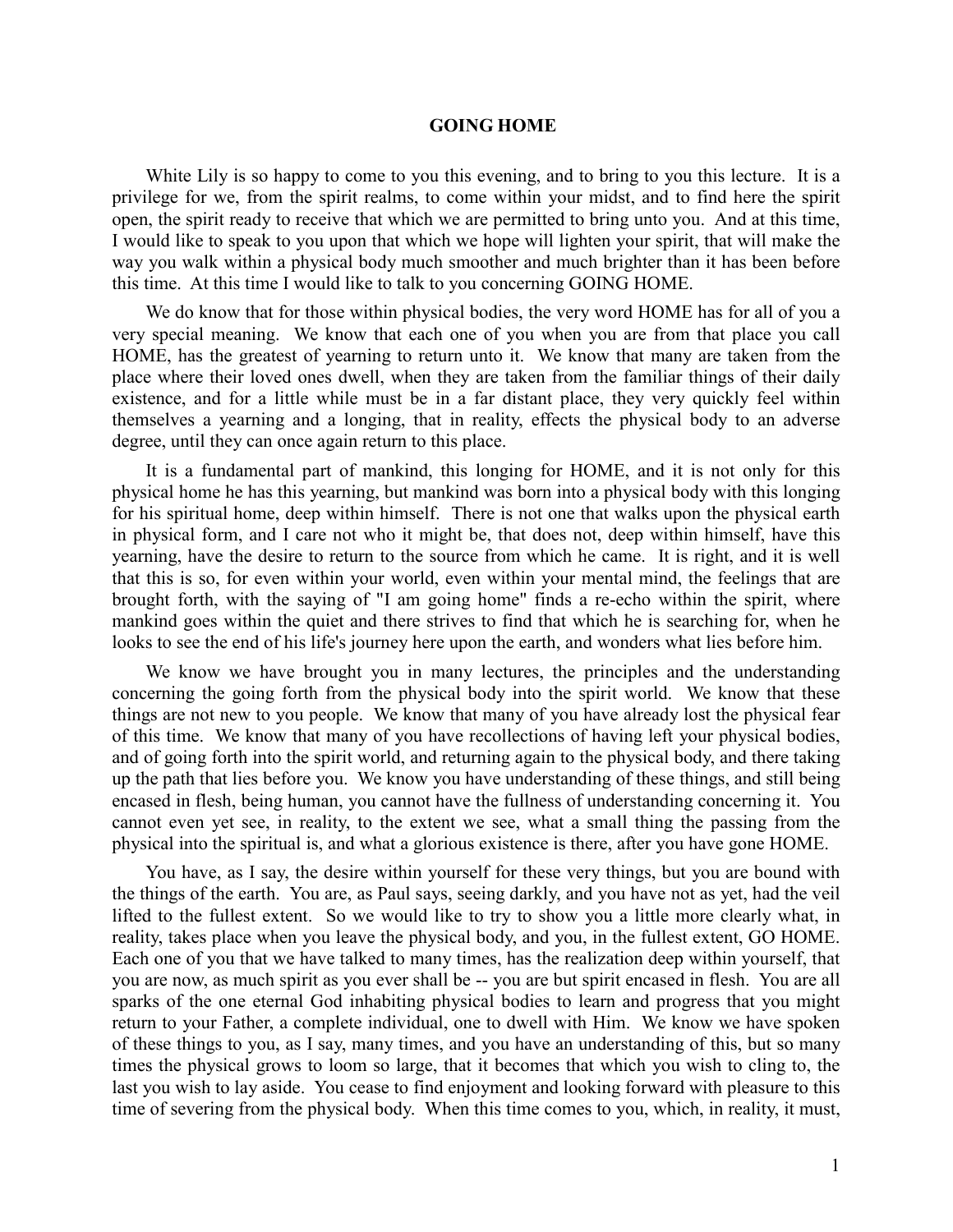you will lay aside that body as you would lay aside a worn out suit of clothes, and you will gladly and joyfully walk thru the open door, into the world of spirit.

So many people feel that after they have left the physical body, they will become as different individuals, that they will be immediately transformed into angels, to live in a place called Heaven, with golden streets, of idleness, of music, of joining together in song. This, in reality, is not what you people will find. You being a spark of God, are still the same spark after you put aside that worn out body, as you were a moment before when you were encased within it. You do not lose consciousness, you do not come forth unknowing. You come forth gladly and freely, if you have had, at any time, the door opened to any degree to this understanding. As we have told you before, your spirit body is exactly the counterpart of your physical body. It is but of a finer vibration than that which you see of those around and about you. But upon leaving this body, you enter spirit within the spirit body, that which has been provided for you for the dwelling within this vibration, even as the physical body has been provided for you in this grosser expression. As you come forth into spirit, you are not in any manner ghostly, as you have been led to believe by many people. You are as real and as solid to all those around and about you as you are in the time of occupying the physical body real to those you come in contact with. You are not, in any way, cast down because you have lost that body -- you are free from it. The cord that has connected that spirit to that body for a portion of time, has but been severed, leaving that spirit free to go on to higher and better things. It is in no way a going back, it is a graduation into the higher things, into the higher planes and into the higher vibrations.

Surely there is not a one of you within physical bodies, if there came unto you, an opportunity, at any time, of advancing to a greater position of happiness, of contentment, within the physical world, that would turn from it. Each one of you would reach out and eagerly grasp that which has been offered to you, to make of that life in physical body a greater enjoyment. Still many have deadened and forgotten the innermost creation -- the spirit of God, and they have forgotten that it was placed within that body with the desire and a hunger to GO HOME, even as you in physical bodies have the same desire. They build a fear of this time of leaving this physical body, of going through the open door, and it has become something that mankind, as a whole dreads and fears above all things. In reality, it is the greatest gift that can come unto you, for when you leave that physical body, when you have taken on the spiritual body, when you are free to ascend to higher things, you come forth not into a world of golden streets, of playing of harps, but you come forth into a world of fineness, into a world governed by love. You come forth into a world lit by God's light. Not of the sun of your world and the moon by night, but you are lit by the radiance from God. It surrounds you on every hand -- you are warmed by it -- your whole body is permeated with it, and it is a glorious uplifting -- it is a GOING HOME to such a degree that you in physical bodies cannot conceive of. It is not a shutting away of all that you have loved -- it is not a going into a darkened condition from which there is no return. It is but a going forth into a better land. It is an opportunity to help all those that you have not been able to help before. It is a meeting and a joining, once more, with the loved ones, that you felt you had lost, but had just gone over before you to the other side.

These are the things that are there waiting for you. When it comes the time for each one of you to go home, these are the things that you should, with all your being, look forward to. It is that which would take away from you all fears, and give you all peace.

We know that many times, your lives in physical bodies have been pleasant, and you enjoy your lives to the greatest extent, but we also know there are so many more glorious things that lie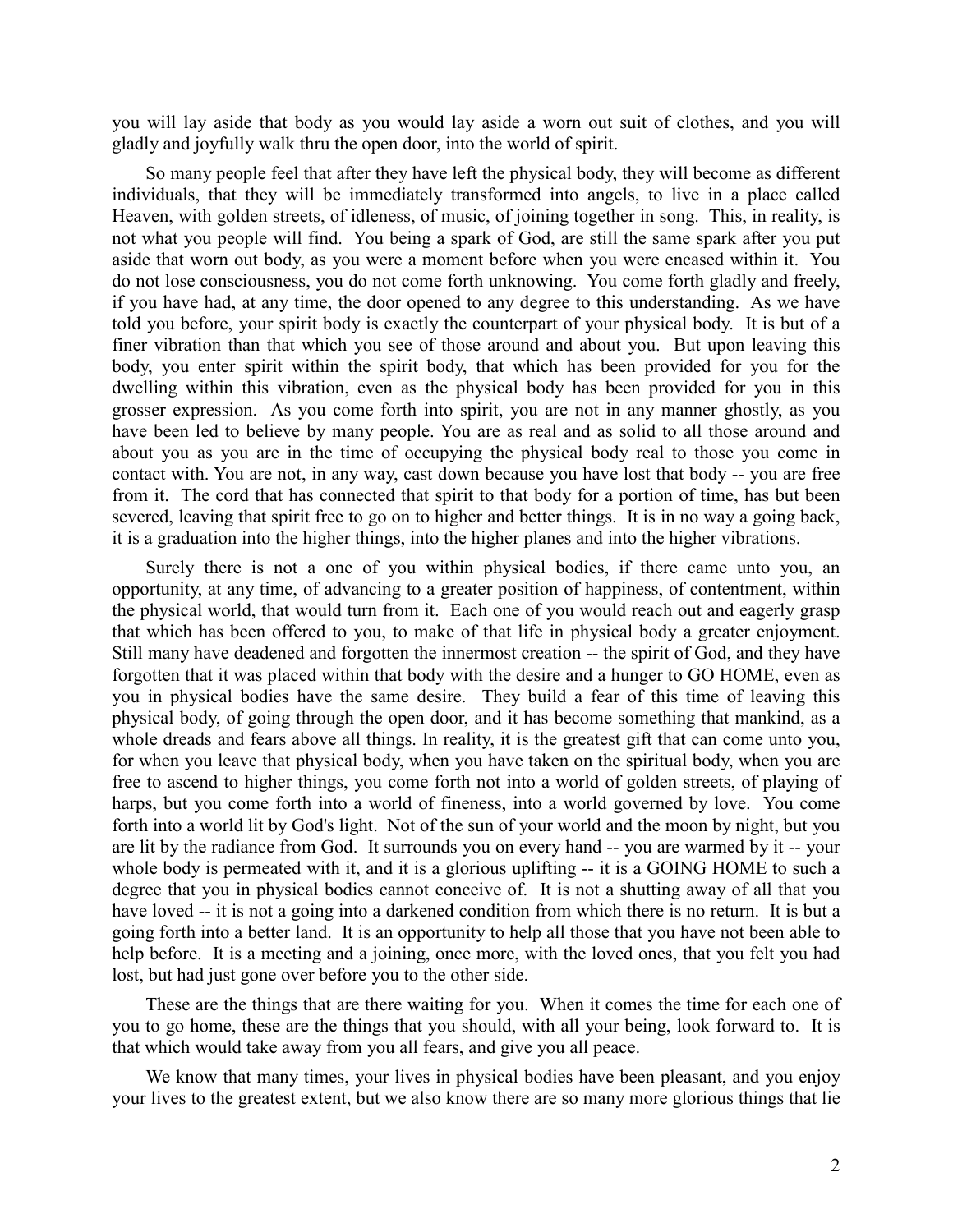in front of you. We know that if you could see with the eyes of spirit, if you could for a little while enter these realms that we at all times inhabit, you would not wish, for one moment, to go back within your earth body, regardless to what degree you felt you enjoyed that life. You cannot realize, and we can only hope to try to show you a little picture of that which awaits you. Put aside fear of it -- look upon it as the greatest of all things. As it tells you within your Bible that there should not be weeping at death, that there should be weeping at birth, and joyfulness when the spirit leaves the body. This is indeed true.

Mankind has become mixed in his thinking and he looks upon the time of a babe entering a physical body with this period of time lying in front of him, to be traversed before he once again can GO HOME, and he rejoices because of it. He looks upon these that have lived this time in physical body, that have made the growth he came to make and has fulfilled that which he came to do, lying with the spirit departed from that body, and he grieves over it. Surely that should be the time to be joyful -- the time of knowing that spirit has been released. That never again would it know pain, that never again would it be lonely, that never again would it know fear, that never again will it be lost from God. You will know that this one has gone forth to walk in His light, to be surrounded by His love, and to find joy in His service. Surely mankind has been looking for too long at the wrong end of his glasses, and it is time he turns them around, and in reality, looks forward to GOING HOME, knowing that all things yet await him, and knowing that for the first time within that physical body, will he know perfect peace. For the first time will he know perfect satisfaction, at oneness because he is with His Father. He has GONE HOME, and he has met those that he loves, to ever dwell with them in the spirit.

In reality that is how it is and I hope that each one of you will think upon it, that you will look forward to your time of GOING HOME.

I hope that when this time comes, each one of you will know, as you step through the open door, that all your spirit people will be there waiting, all of those that have gone before, and that it will be the happiest moment when White Lily may greet you.